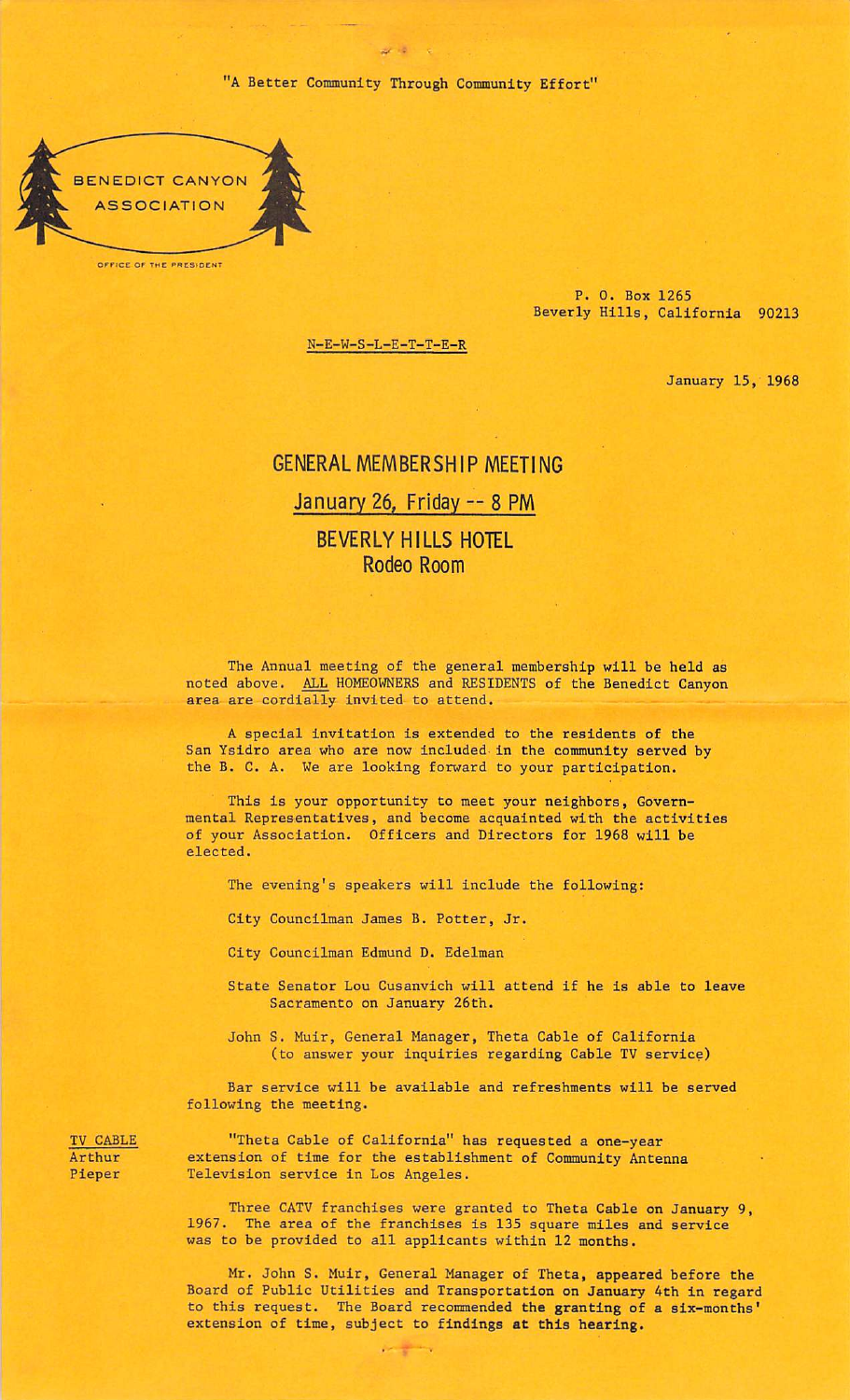Councilman James Potter attended the hearing to press for a more exact time schedule and to inquire into the cooperation being given by Pacific Telephone and the Department of Water and Power in clearing pole lines.

Marshall Geller and Mrs. Jerrold Rudelson appeared for the Benedict Canyon Association. Mr. Louis Lomax and Mr. Ira Englander questioned the Board regarding Cable service in the Clearview area of Benedict Canyon.

Mr. Muir was not able to give adequate information as to the time schedule of service if an extension was granted. Many residents of Benedict Canyon have signed applications for service but no indic ation was given when this service would be available.

The Board decided to grant only a TWO WEEK extension of the franchises after hearing from the BCA representatives and the Clearview residents.

On January 18th, Thursday, 2:00 P. M., Room 350 - City Hall - Mr. Muir will appear before the Board of Public Utilities to give the time schedule of Cable TV service for Benedict Canyon in particular, including the Clearview area. The Board will then act on the exten sion of time for the franchises.

TRAFFIC .Tony Liebig

The "DRIVE SLOW BENEDICT" campaign starts on Valentine's Day. Shortly before February 14th, two bumper stickers (easily removable) will be mailed to every resident in the Canyon.

Residents are urged to display these stickers on the rear bumpers of their cars and to drive within the posted speed limits.

Remember, the Only way to slow the fast and increasing valleyto-city traffic which is blighting Benedict Canyon, is to do it our selves.

As a part of the Campaign, permanent signs will be placed at either end of the Canyon. The well-known designer, Mr. Antone Dalu, who resides in Benedict, has generously agreed to create these signs for us.

The same builder who only last June was denied the resumption of dirt dumping at the intersection of Beverly Grove & Tower Grove by the Public Works Committee of the City Council is attempting an end run to achieve his fill operation.

The builder has an application before the Board of Building & Safety Commissioners to import 35,000 cubic yards of dirt (5,000 to 6,000 truckloads). The huge trucks would have to pass over steep, narrow streets with hairpin curves to reach the dump-site.

A large turn-out of the area's residents on January 8th pro tested this maneuver. The Commission then passed the matter back to the City's Advisory Agency. The departments of the Agency will determine if additional fill is necessary to develop this property.

CANYON CRIER

The January 4th issue of the "Canyon Crier" had some very kind words for your Association. The first page, top headlines were: THE ACTIVE GROUP IS THE SUCCESSFUL GROUP"

"BENEDICT CANYON ASSOCIATION VERY MUCH ALIVE"

The article that followed reviewed all of our current activities.

We thank the "Crier" and offer our sincere best wishes on their 25th anniversary, in February. The "Crier" has always been most helpful in keeping our residents informed. We are fortunate to have a local press which understands our area's special problems.

FEDERATION

The Federation of Hillside and Canyon Associations elected officers for 1968 at their meeting of January 10th. Congratulations to Mr. John D. Weaver of Benedict Canyon, selected as "Chairman of the Board."

Mr. Jack Thompson of Beverly Glen is the new president, succeeding Mrs. Frank Melograno. Thank you, Lil, for the extra effort you gave the job during the past year.

**BEVERLY** GROVE & TOWER GROVE FILL